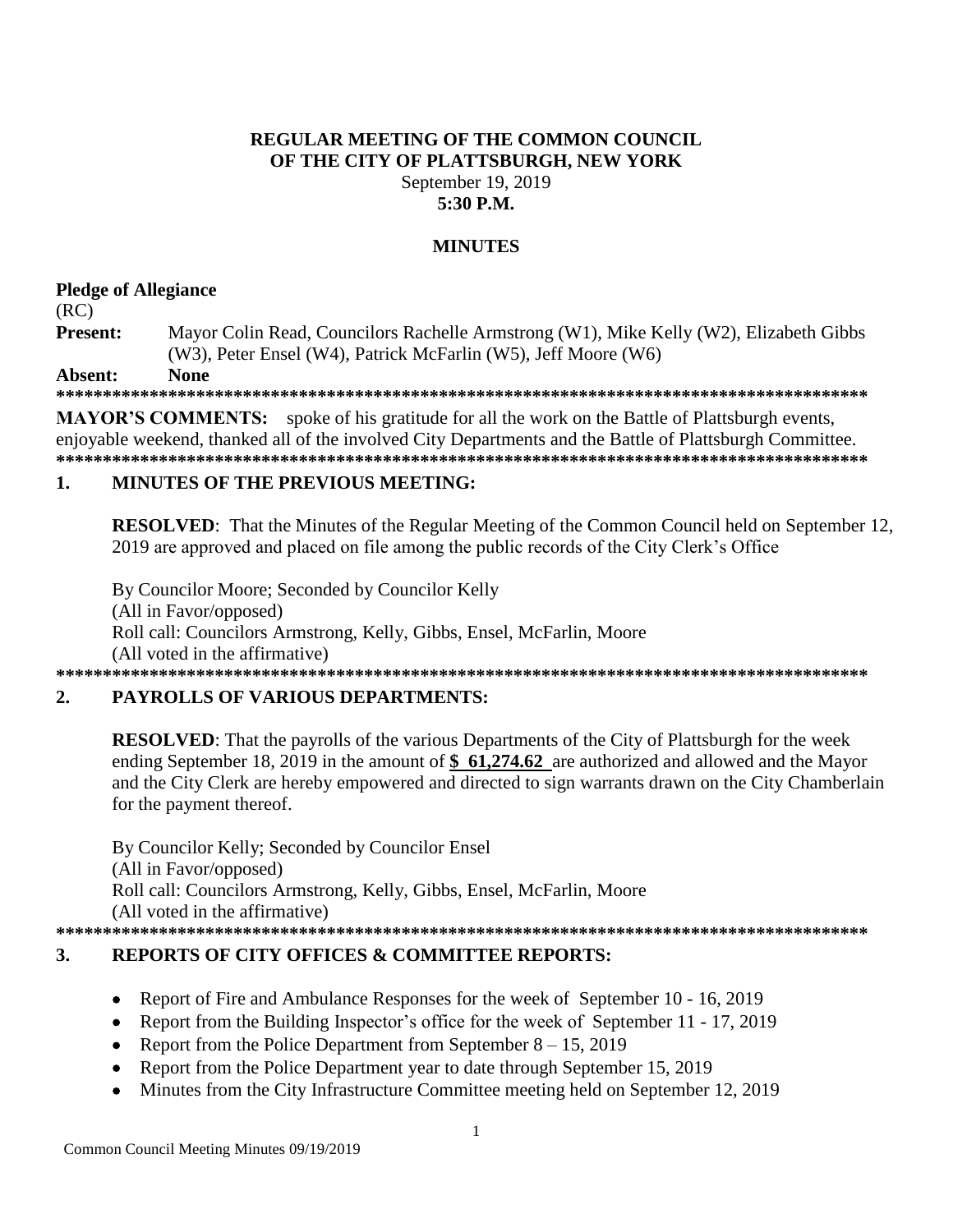# **COUNCILOR/DEPARTMENT CHAIR COMMITTEE REPORTS:**

[meeting reports provided during work session]

Governance, Strategy, and City Operations- Chair Councilor Armstrong indicated they had a presentation by Opengov on Tuesday for further review of their offer and comparison with Socrata will have a recommendation on October  $3^{rd}$ . Mavor Read also spoke about this and Socrata

City Infrastructure – Chair Councilor Moore mentioned MLD beginning work on Protection Ave and paving for this year will be completed in another month.

Finance and Budget - Chair Councilor Kelly indicated committee met earlier tonight.

**Public Safety** – Chair Councilor Gibbs is researching other municipalities and codes regarding number of occupants that can live in a dwelling. Still looking for various reports on School Resource Officer, Plattsburgh Housing Authority officer, Nuisance Animal Control and end of quarter report due end of September from Animal Rescue Welfare Services.

**Plattsburgh Public Library** – Chair Councilor Ensel next Board meeting is Tuesday.

MLD - MLD Board President Councilor McFarlin mentioned MLD move to Sharron Avenue is in progress.

**RESOLVED:** That the reports as listed are hereby ordered received and any written reports are placed on file among the public records of the City Clerk's Office.

By Councilor Gibbs; Seconded by Councilor Ensel (All in Favor/opposed) Roll call: Councilors Armstrong, Kelly, Gibbs, Ensel, McFarlin, Moore (All voted in the affirmative) 4. **CORRESPONDENCE OR RECOMMENDATIONS FROM BOARDS: None** 

#### 5. **AUDIT OF CLAIMS:**

**RESOLVED:** That the bills Audited by the Common Council for the week ending September 20, 2019 in the amount of \$1,178,507.17 are authorized and allowed and the Mayor and City Clerk are hereby authorized and directed to sign warrants drawn on the City Chamberlain for the payment thereof.

By Councilor Moore; Seconded by Councilor Gibbs (All in Favor/opposed) Roll call: Councilors Armstrong, Kelly, Gibbs, Ensel, McFarlin, Moore (All voted in the affirmative) 

PERSONS ADDRESSING COUNCIL ON AGENDA ITEMS ONLY: 6. **None** 

#### $7<sub>1</sub>$ **OTHER ITEMS:**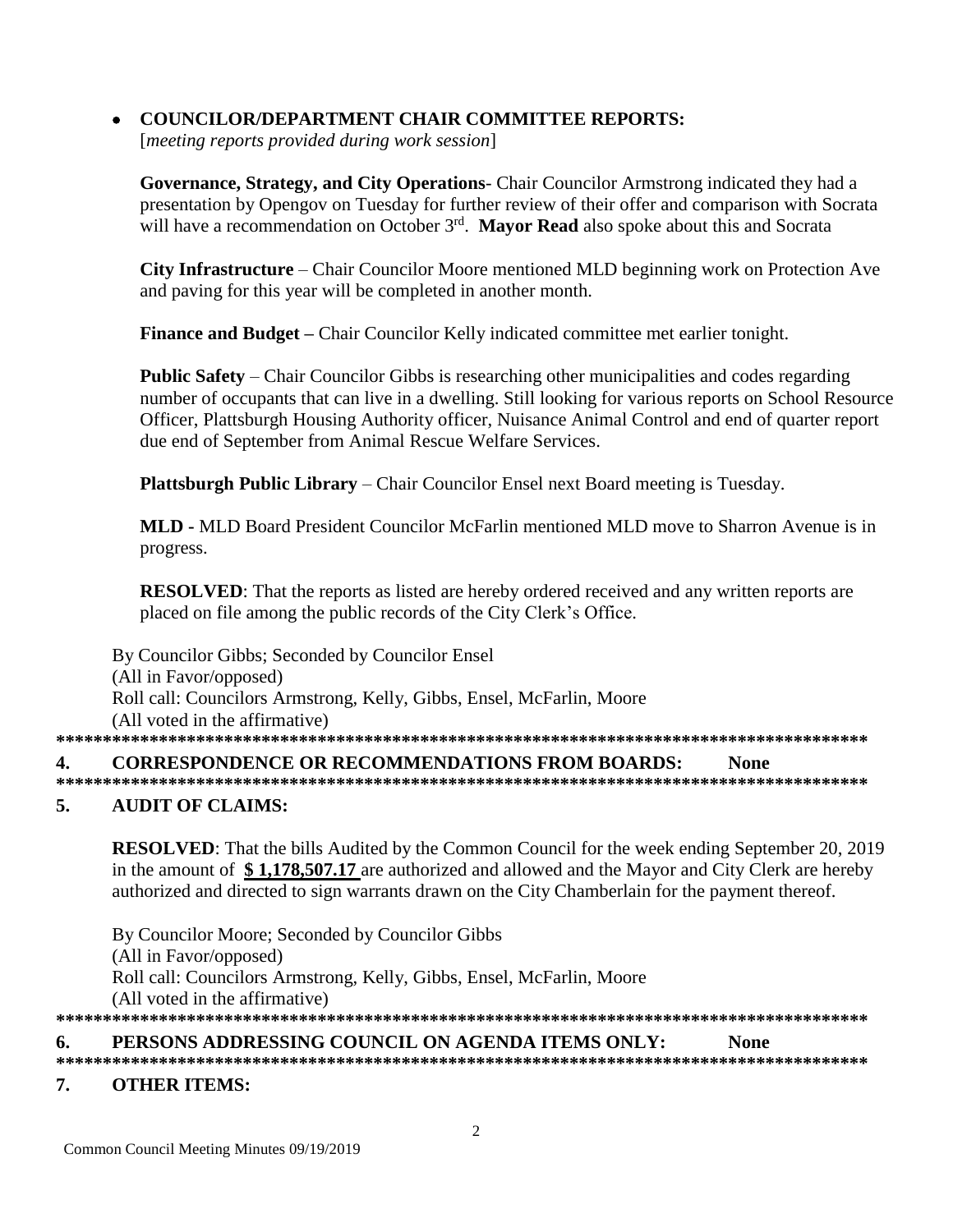A. RESOLVED: In accordance with the request therefore the Common Council approves the City Chamberlain to adjust the General Fund budget for 2019 for unbudgeted costs for annexation legal consulting and downtown snow removal for a total increase in appropriations of \$6,877.00 and a corresponding decrease in unassigned unappropriated fund balance.

By Councilor Moore: Seconded by Councilor Kelly Discussion: None Roll call: Councilors Armstrong, Kelly, Gibbs, Ensel, McFarlin, Moore (All voted in the affirmative) **ACTION TAKEN: Adopted** Follow up Action: None 

**B.** Whereas, the City of Plattsburgh intends to complete asbestos abatement and/or demolition of six (6) surplus Plattsburgh Municipal Lighting Department structures located at 26 Green Street; and

Whereas, pursuant to SEQR, the Common Council has determined the proposed action to be a Type 1 Action: and

Whereas, the proposed action requires the approval and/or involvement of several agencies, including the Common Council: and

Whereas, the Common Council desires to serve as Lead Agency for the purpose of conducting an environmental review of the proposed action in accordance with SEOR regulations; and

Whereas, the City intends to prepare a Notice of Intent to Serve as Lead Agency for the purpose of establishing itself as lead agency; and

Whereas, the City intends to prepare a full Environment Assessment Form to evaluate the potential impacts of the proposed action;

Whereas, the proposed action is being undertaken independently of any aspect of the proposed Downtown Area Improvements Project being considered by the City and subject to environmental review in a Generic Environmental Impact Statement;

Now, therefore, be it resolved, that provided no other involved agency indicates a desire to serve as Lead Agency within thirty days of the date of this notice, the Common Council will serve in that capacity, in accordance with SEQR regulations; and be it further

Resolved, that the Full Environmental Assessment Form will be accompanied by discussion of any potential relationship between the proposed action and the City's proposed Downtown Area Improvements Project and explanation of the basis for separate consideration of potential environmental impacts of the two projects.

### Motion to waive reading and move Resolution

By Councilor McFarlin; Seconded by Councilor Ensel (All voted in the affirmative to waive reading and move Resolution)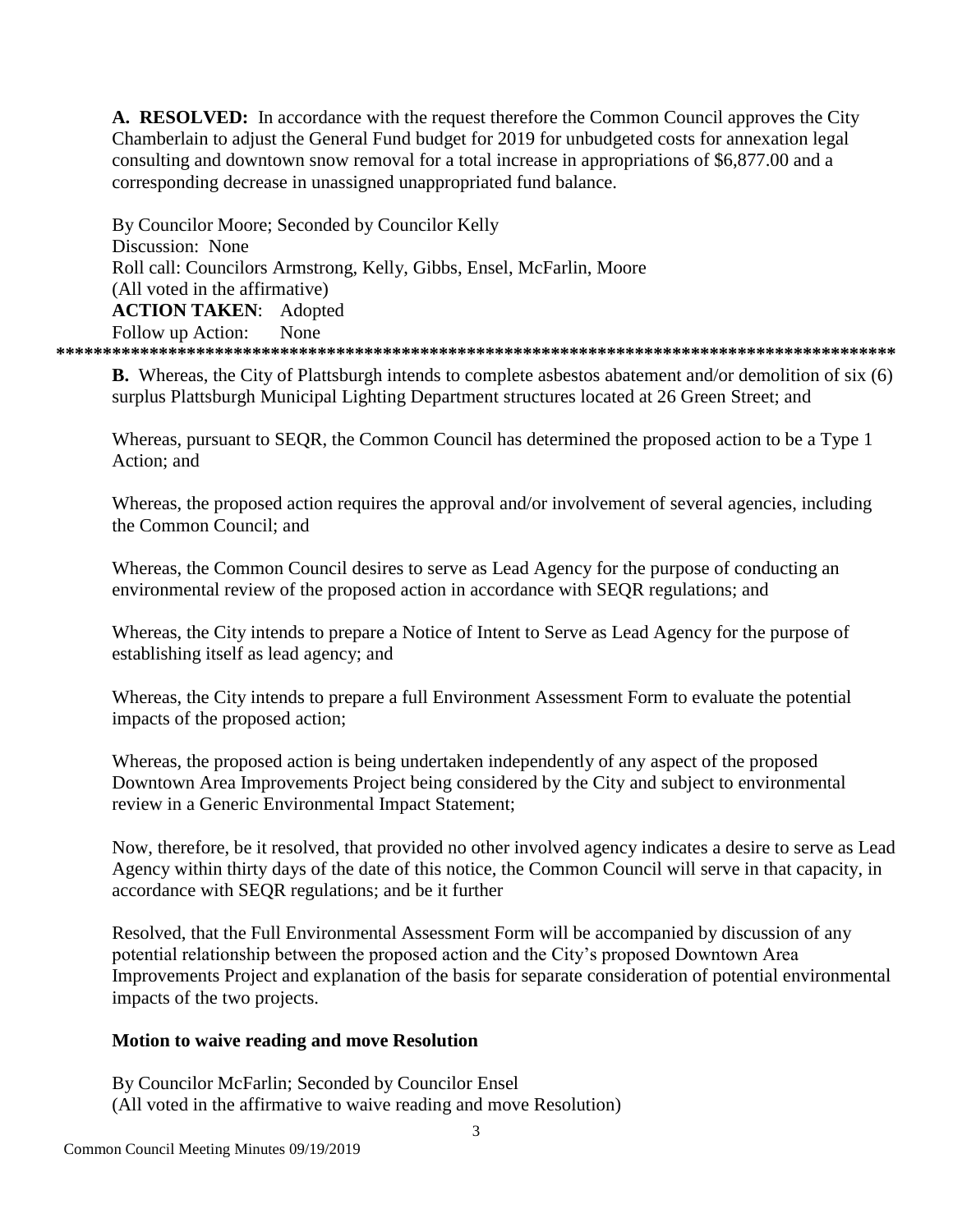Discussion: None Roll call: Councilors Armstrong, Kelly, Gibbs, Ensel, McFarlin, Moore (All voted in the affirmative) **ACTION TAKEN: Adopted** Follow up Action: None

**C. RESOLVED:** In accordance with the request therefore the Common Council approves the City Chamberlain to adjust the 2019 General Fund Budget by \$33,000.00 equally in estimated revenues and appropriations for Stonegarden Federal Grant Program income sharing from Clinton County to provide for purchase of technical equipment for the Police Department.

By Councilor Ensel; Seconded by Councilor Armstrong Discussion: None Roll call: Councilors Armstrong, Kelly, Gibbs, Ensel, McFarlin, Moore (All voted in the affirmative) **ACTION TAKEN: Adopted** Follow up Action: **None** 

**D. RESOLVED:** In accordance with the request therefore the Common Council approves Plattsburgh High School to have its annual Homecoming Parade on Saturday, October 12, 2019 at 12:00 pm. The parade route would begin at Stafford Middle School on Broad Street continue up Rugar Street, then down Adirondack Lane onto Clifford Drive and finally down Angell Drive concluding at the entrance of Plattsburgh High School. There will be no cost for Police since streets are not closed they can assist during the event with regularly scheduled officers and no cost for Public Works.

### Motion to waive reading and move Resolution

By Councilor Ensel; Seconded by Councilor McFarlin (All voted in the affirmative to waive reading and move Resolution) Discussion: Yes Roll call: Councilors Armstrong, Kelly, Gibbs, Ensel, McFarlin, Moore (All voted in the affirmative) **ACTION TAKEN: Adopted** Follow up Action: None 

E. THE MAYOR HANDS DOWN THE APPOINTMENT OF ALTERNATE MEMBER OF THE ZONING BOARD OF APPEALS TO ELIZABETH JENT EFFECTIVE SEPTEMBER 20, 2019 TO **DECEMBER 31, 2021.** 

Roll call: Councilors Armstrong, Kelly, Gibbs, Ensel, McFarlin, Moore (All voted in the affirmative) **ACTION TAKEN:** Adopted Follow up Action: None 

**F. RESOLVED:** In accordance with the request therefore the Common Council approves the adoption of a resolution amending and restating PROCUREMENT POLICIES AND PROCEDURES FOR